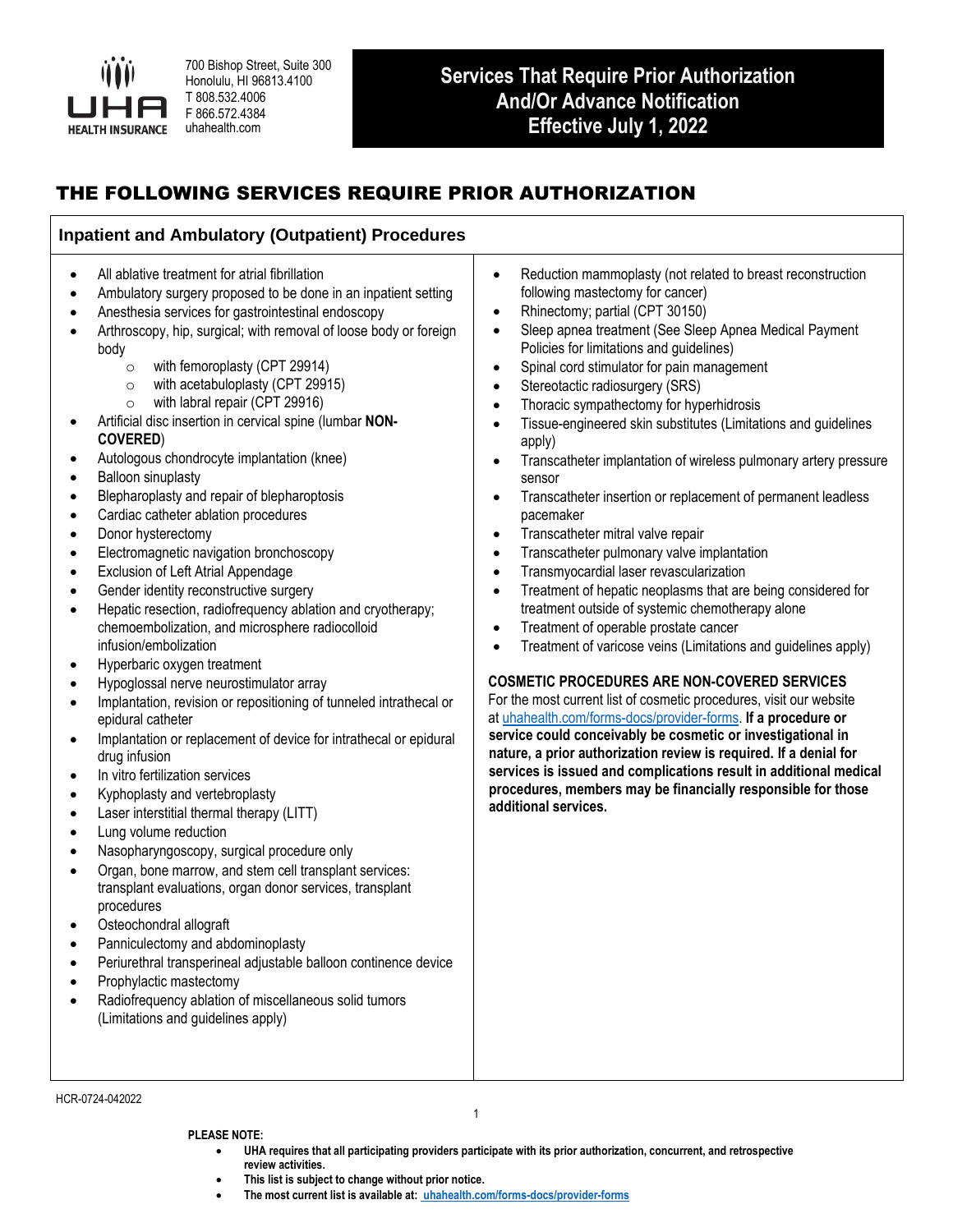| PET scans<br>$\bullet$<br>Posaconazole test<br>Psychological testing (exclude for bariatric procedure)<br>Radiopharmaceutical localization of tumor (CPT 78830-78832,<br>78835)<br>Remote monitoring of physiologic parameter(s)<br>$\bullet$<br>Remote physiologic monitoring treatment management<br>services<br>Sleep studies - (See Sleep Apnea Medical Payment Policies<br>for limitations and guidelines)<br>Therapeutic repetitive transcranial magnetic stimulation (TMS)<br>$\bullet$<br>treatment (CPT 90868-90869)<br>Virtual colonoscopy (Limitations and guidelines apply) |
|-----------------------------------------------------------------------------------------------------------------------------------------------------------------------------------------------------------------------------------------------------------------------------------------------------------------------------------------------------------------------------------------------------------------------------------------------------------------------------------------------------------------------------------------------------------------------------------------|
|                                                                                                                                                                                                                                                                                                                                                                                                                                                                                                                                                                                         |
| Power mobility devices and push-rim activated power assist<br>$\bullet$<br>devices<br>Pulse oximeter for home use (children and adult) Spinal cord<br>stimulators for pain management<br>Wheelchairs: Pediatric (HCPCS E1231-E1234) and adult (HCPCS<br>K0004, K0005, K0009)                                                                                                                                                                                                                                                                                                            |
|                                                                                                                                                                                                                                                                                                                                                                                                                                                                                                                                                                                         |
| For members on the mainland, in addition to services listed on<br>$\bullet$<br>this PA:<br>ALL ASC or hospital based elective procedures<br>$\circ$<br>ALL advanced imaging<br>$\circ$                                                                                                                                                                                                                                                                                                                                                                                                  |
|                                                                                                                                                                                                                                                                                                                                                                                                                                                                                                                                                                                         |
| Endoskeletal knee-shin system (L5859)<br>$\bullet$                                                                                                                                                                                                                                                                                                                                                                                                                                                                                                                                      |
|                                                                                                                                                                                                                                                                                                                                                                                                                                                                                                                                                                                         |
| Physical and Occupational Therapy [following 32 units (1 unit = 15<br>$\bullet$<br>minutes) or 8 one-hour sessions per calendar year]. Payment is<br>limited to 4 units/session.<br>Pulmonary rehabilitation<br>Residential treatment for chemical dependence (only for facility<br>$\bullet$<br>non-participating providers and out-of-state treatments)<br>Speech therapy                                                                                                                                                                                                             |
|                                                                                                                                                                                                                                                                                                                                                                                                                                                                                                                                                                                         |

HCR-0724-042022

**PLEASE NOTE:** • **UHA requires that all participating providers participate with its prior authorization, concurrent, and retrospective review activities.**

2

- **This list is subject to change without prior notice.**
- **The most current list is available at[: uhahealth.com/forms-docs/provider-forms](https://www.uhahealth.com/forms-docs/provider-forms)**